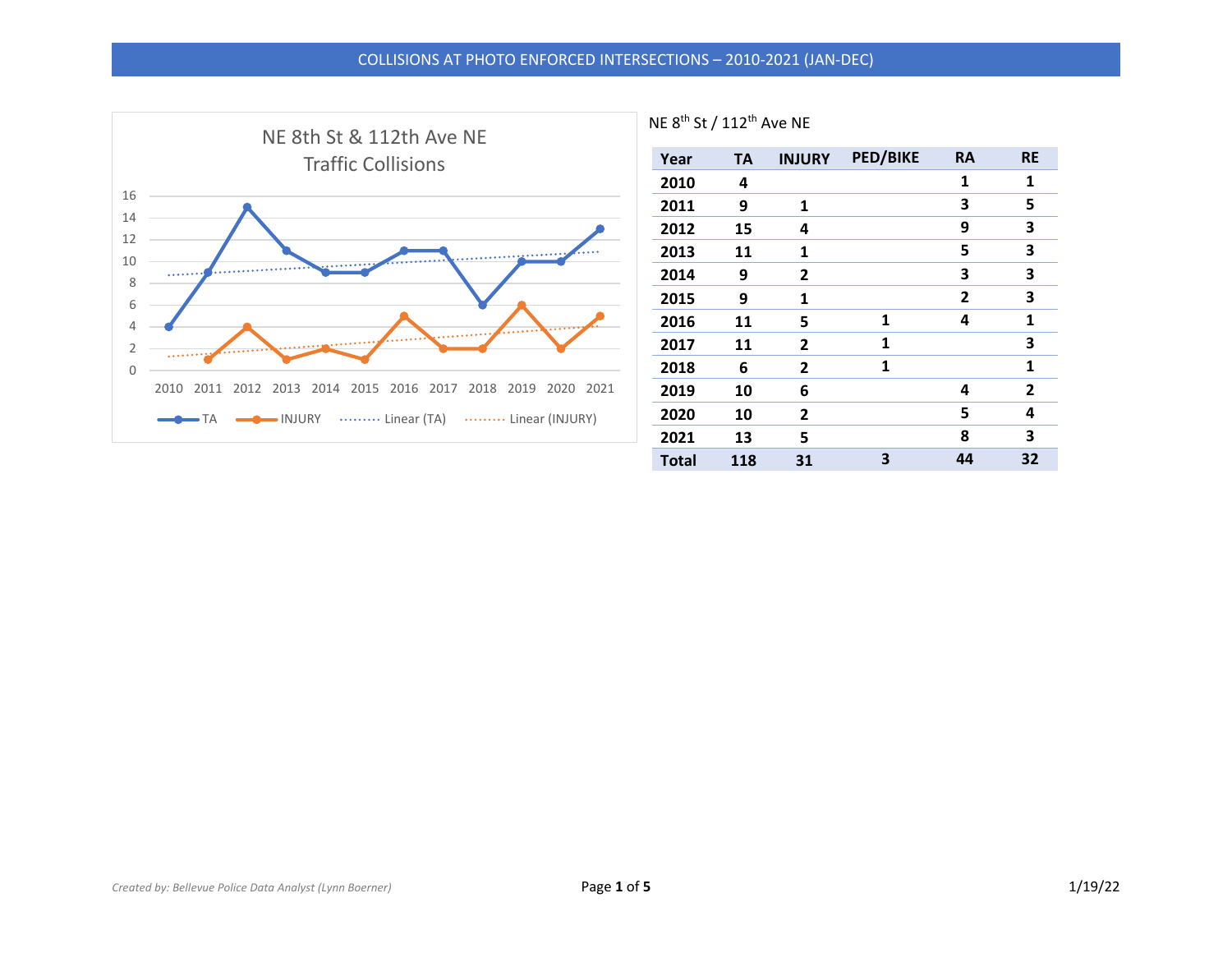## COLLISIONS AT PHOTO ENFORCED INTERSECTIONS – 2010-2021 (JAN-DEC)

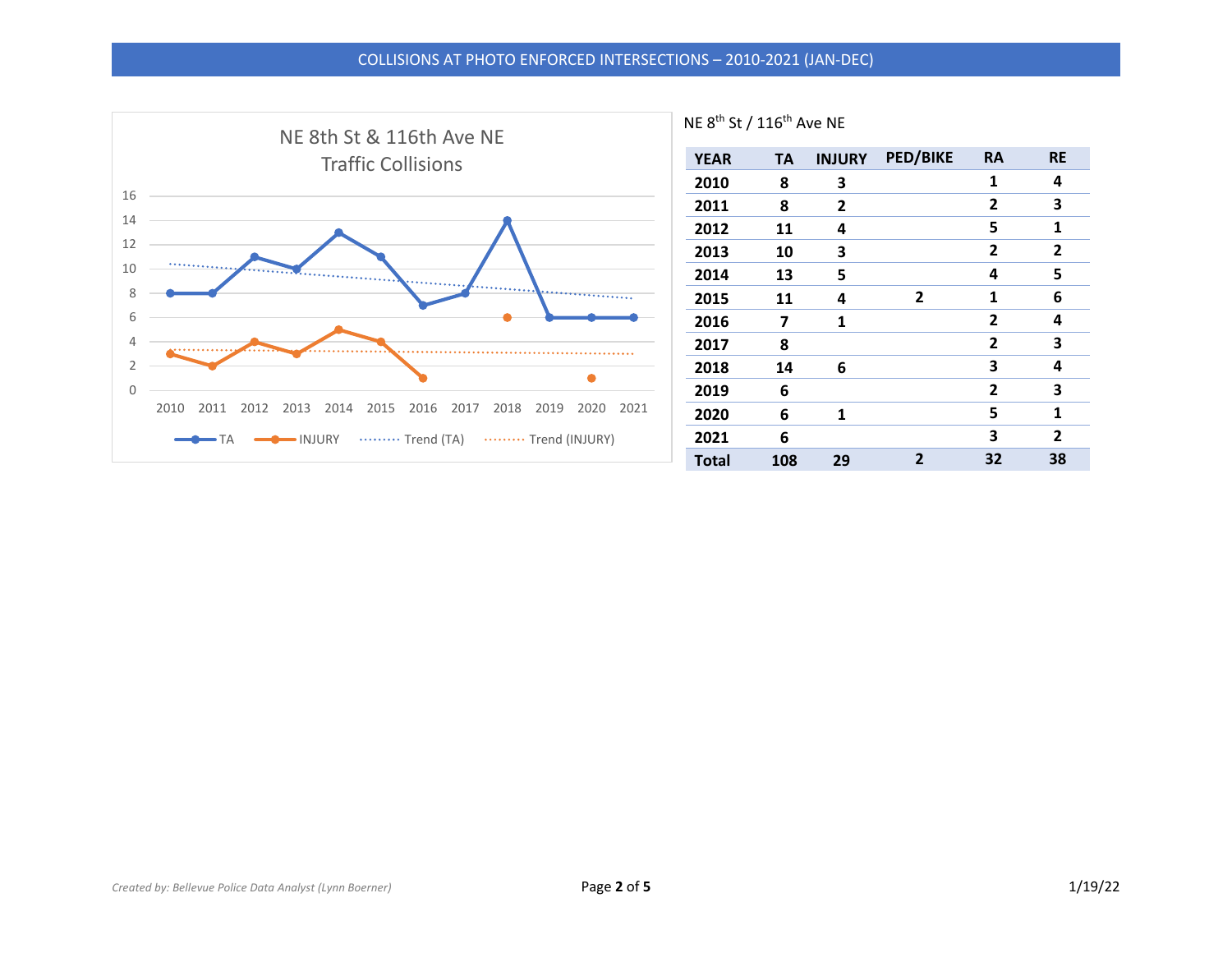

| <b>YEAR</b>  | <b>TA</b>      | <b>INJURY</b> | <b>PED/BIKE</b> | <b>RA</b> | <b>RE</b>      |
|--------------|----------------|---------------|-----------------|-----------|----------------|
| 2010         | 4              | 2             |                 |           | $\overline{2}$ |
| 2011         | 3              | 1             |                 |           | $\mathbf{2}$   |
| 2012         | 7              | 3             | 1               | 1         | 1              |
| 2013         | 7              | $\mathbf{2}$  |                 |           | 3              |
| 2014         | 4              | 3             |                 | 2         |                |
| 2015         | 4              | 1             |                 |           | 3              |
| 2016         | 8              | 1             |                 | 2         | $\overline{2}$ |
| 2017         | 5              | 1             |                 |           | $\mathbf{2}$   |
| 2018         | 8              | 3             | 1               |           | 1              |
| 2019         | 3              | 1             |                 | 2         |                |
| 2020         | 0              | 0             |                 |           |                |
| 2021         | $\overline{2}$ | 0             |                 | 1         | 1              |
| <b>Total</b> | 55             | 18            | $\overline{2}$  | 8         | 17             |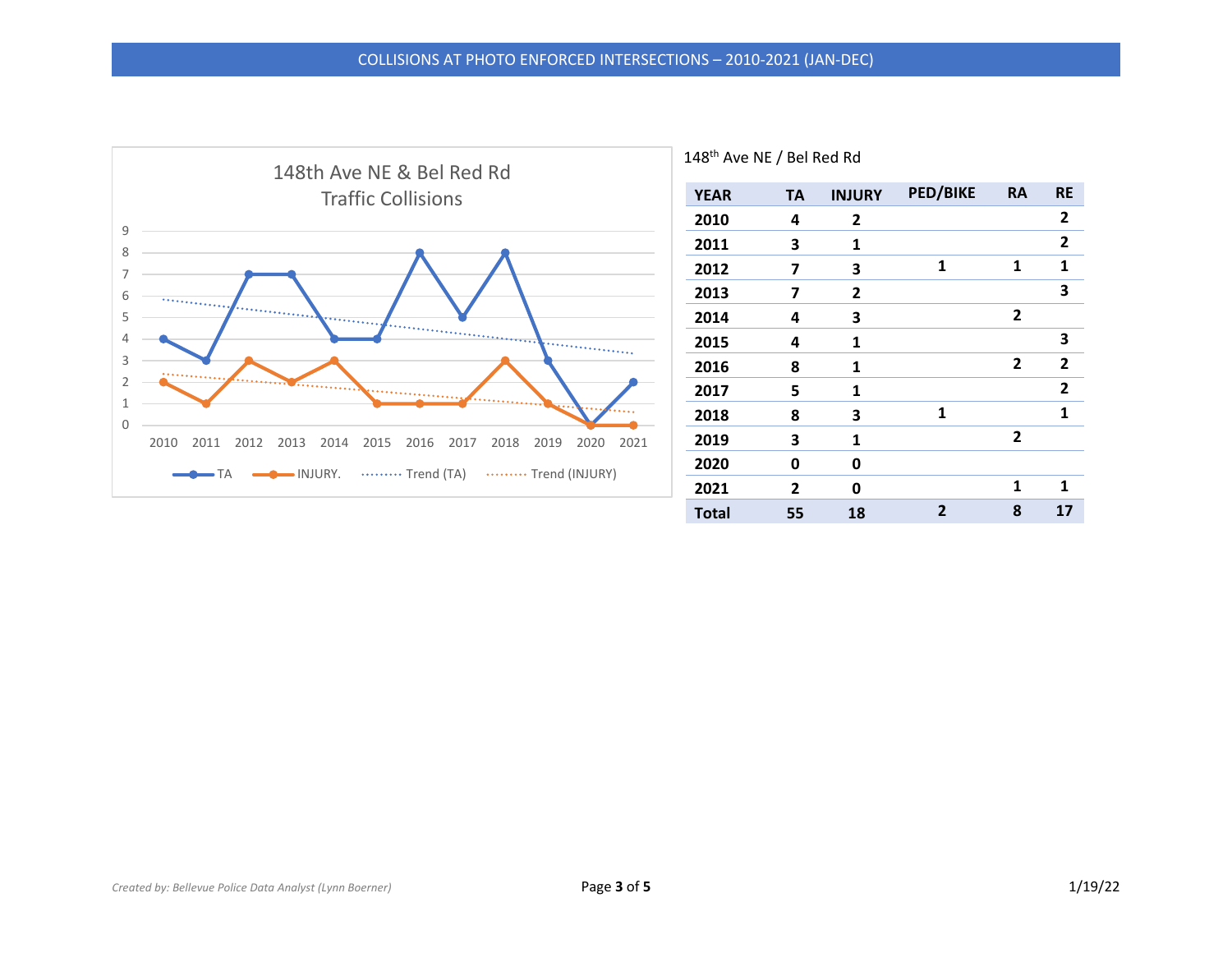

| <b>YEAR</b>  | <b>TA</b>      | <b>INJURY</b> | <b>PED/BIKE</b> | <b>RA</b> | <b>RE</b>      |
|--------------|----------------|---------------|-----------------|-----------|----------------|
| 2010         | 1              | 1             |                 |           | 1              |
| 2011         | 3              | 1             |                 |           | 1              |
| 2012         | 1              |               |                 |           | 1              |
| 2013         | $\overline{2}$ |               |                 |           | 1              |
| 2014         | $\mathbf{2}$   |               |                 |           |                |
| 2015         | 6              | 3             | 1               | 1         | $\mathbf{2}$   |
| 2016         | 7              |               |                 |           | 3              |
| 2017         | 4              | 1             | 1               |           | 1              |
| 2018         | 9              | 1             |                 |           | 1              |
| 2019         | 2              | 1             |                 |           | $\overline{2}$ |
| 2020         | $\overline{2}$ |               |                 |           | $\overline{2}$ |
| 2021         | 5              | 2             |                 | 3         | 1              |
| <b>Total</b> | 44             | 10            | $\overline{2}$  | 4         | 16             |

148<sup>th</sup> Ave NE / Main St